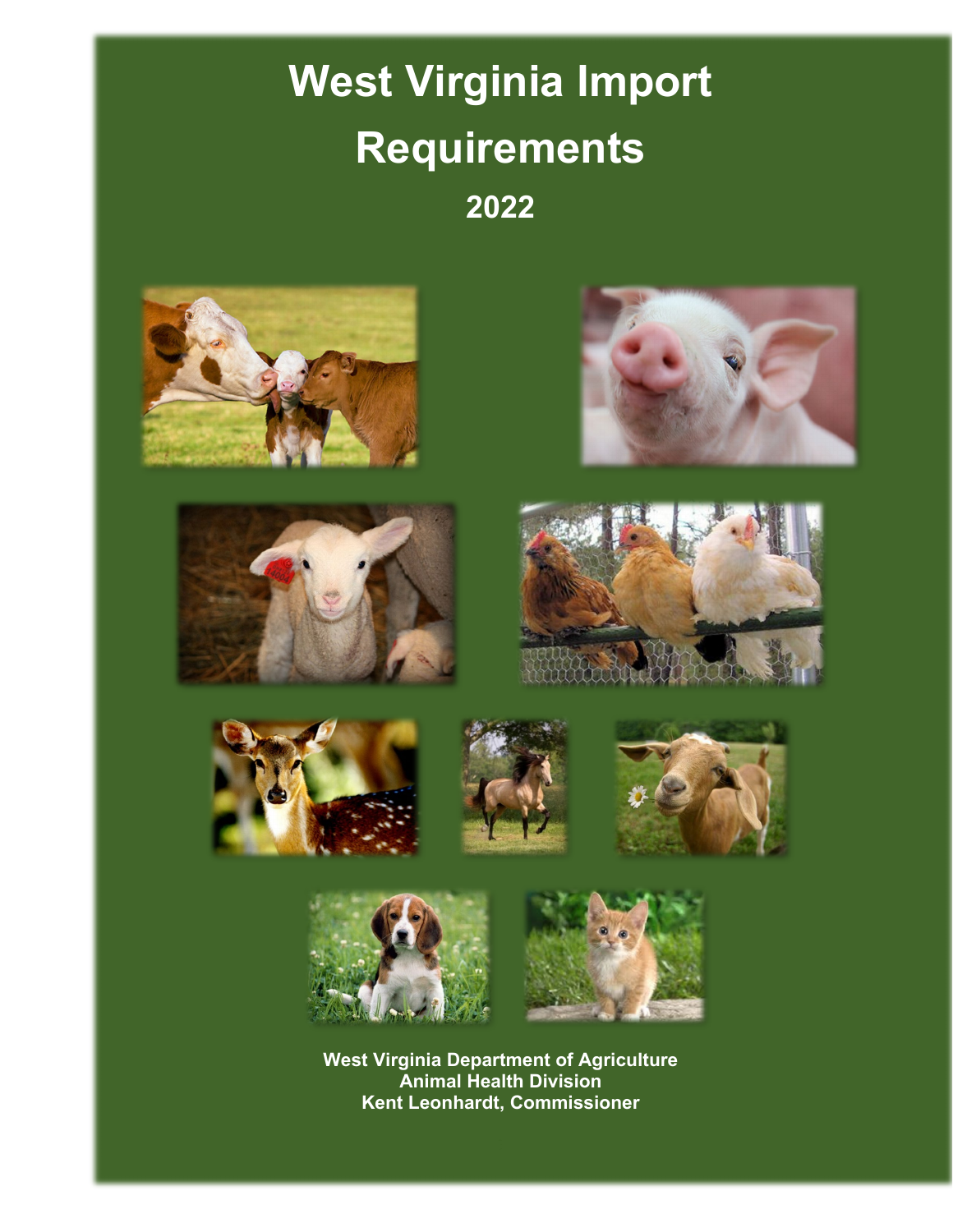## **IMPORT REQUIREMENTS FOR CATTLE**

A valid CVI (Certificate of Veterinary Inspection, i.e. health certificate) is required for all animals being imported into West Virginia. CVIs expire after 30 days of issuance.

Cattle may be transported across state lines to a livestock market with an owner-shipper statement in lieu of a CVI.

Official identification is required for all cattle (BRITE tag or 840 tag).

Cattle traveling to an approved tagging facility may be tagged upon arrival.

Cattle moving directly to slaughter may move with a USDA-approved backtag.

Cattle from USDA-Classified free states for either Tuberculosis or *Brucella abortus* do not require testing.

All bulls imported for breeding purposes must be PCR negative for trichomoniasis with 60 days of importation. Virgin bulls **18** months and younger are exempt.

Recommend call Animal Health at 304-558-2214 prior to import in case of disease outbreaks that could cause changes for WV import requirements.

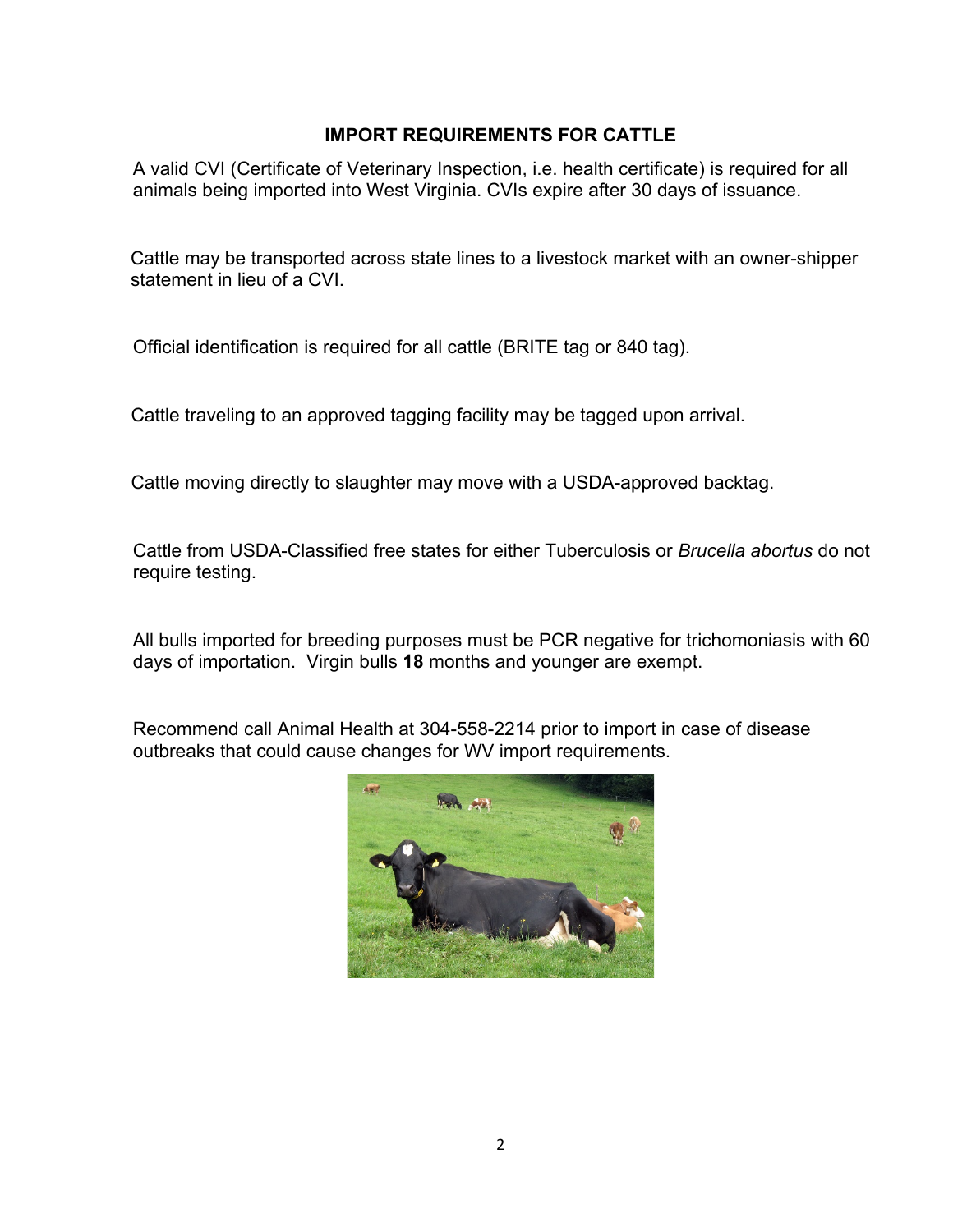#### **IMPORT REQUIREMENTS FOR SWINE**

A valid CVI (Certificate of Veterinary Inspection, i.e. health certificate) is required for all animals being imported into West Virginia. CVIs expire after 30 days of issuance.

Permanent identification is required for all swine.

Swine to be used for breeding purposes must:

Have had a negative pseudorabies test within 30 days unless maintained in a pseudorabies qualified herd (last herd test date must be listed on CVI).

Have had a negative Brucellosis test within 30 days unless maintained in a Certified Brucellosis Free Herd (last herd test date must be listed on CVI).

Swine to be used for feeder/market purposes must have such stated on the CVI ("Feeder use only", "Club use only", etc.).

Swine to be used as pets that are sexually intact must:

Have had a negative pseudorabies test within 30 days.

Have had a negative Brucellosis test within 30 days.

Swine to be used as pets that are not sexually intact must:

Have had a negative pseudorabies test within 30 days.

Recommend call Animal Health at 304-558-2214 prior to import in case of disease outbreaks that could cause changes for WV import requirements.

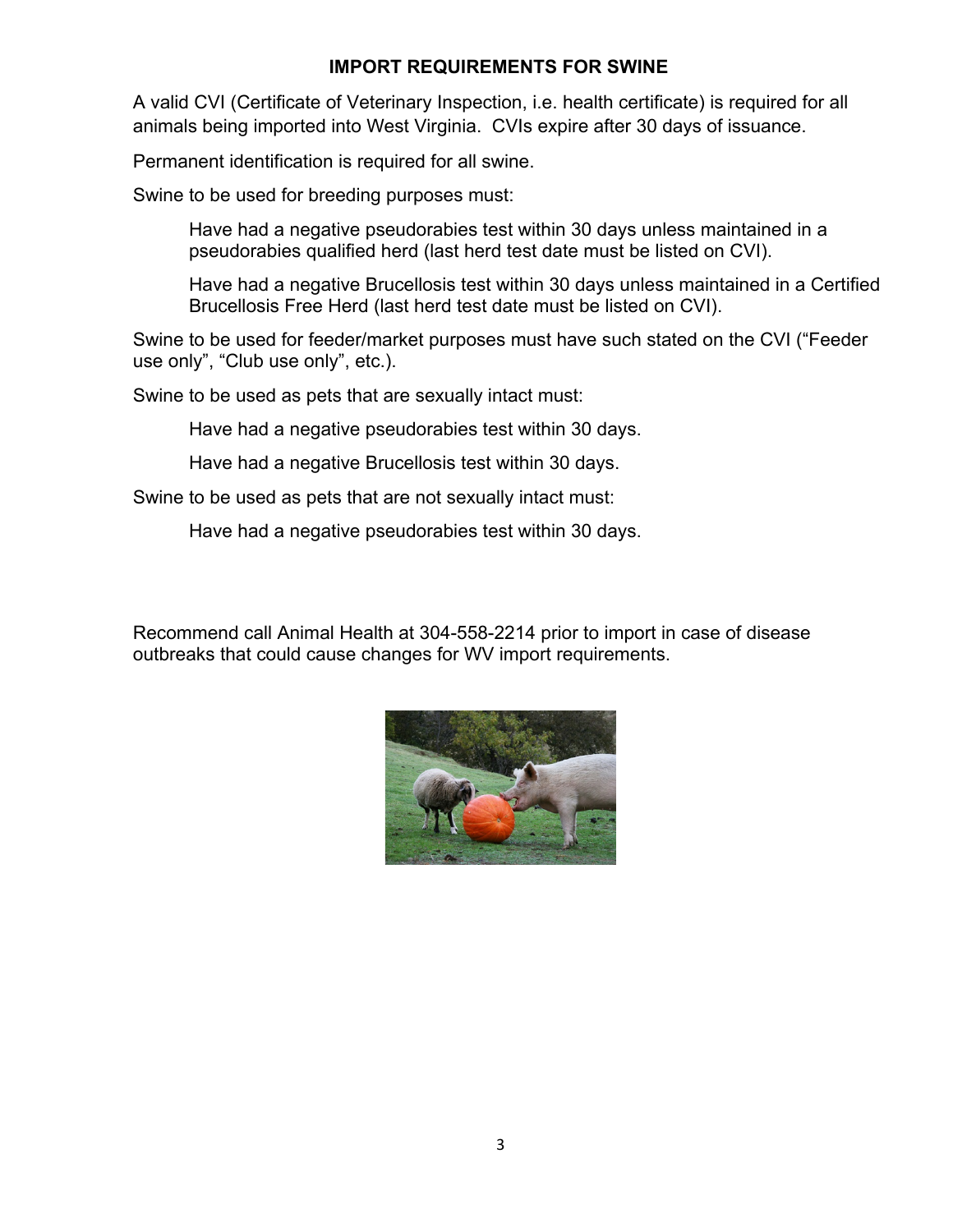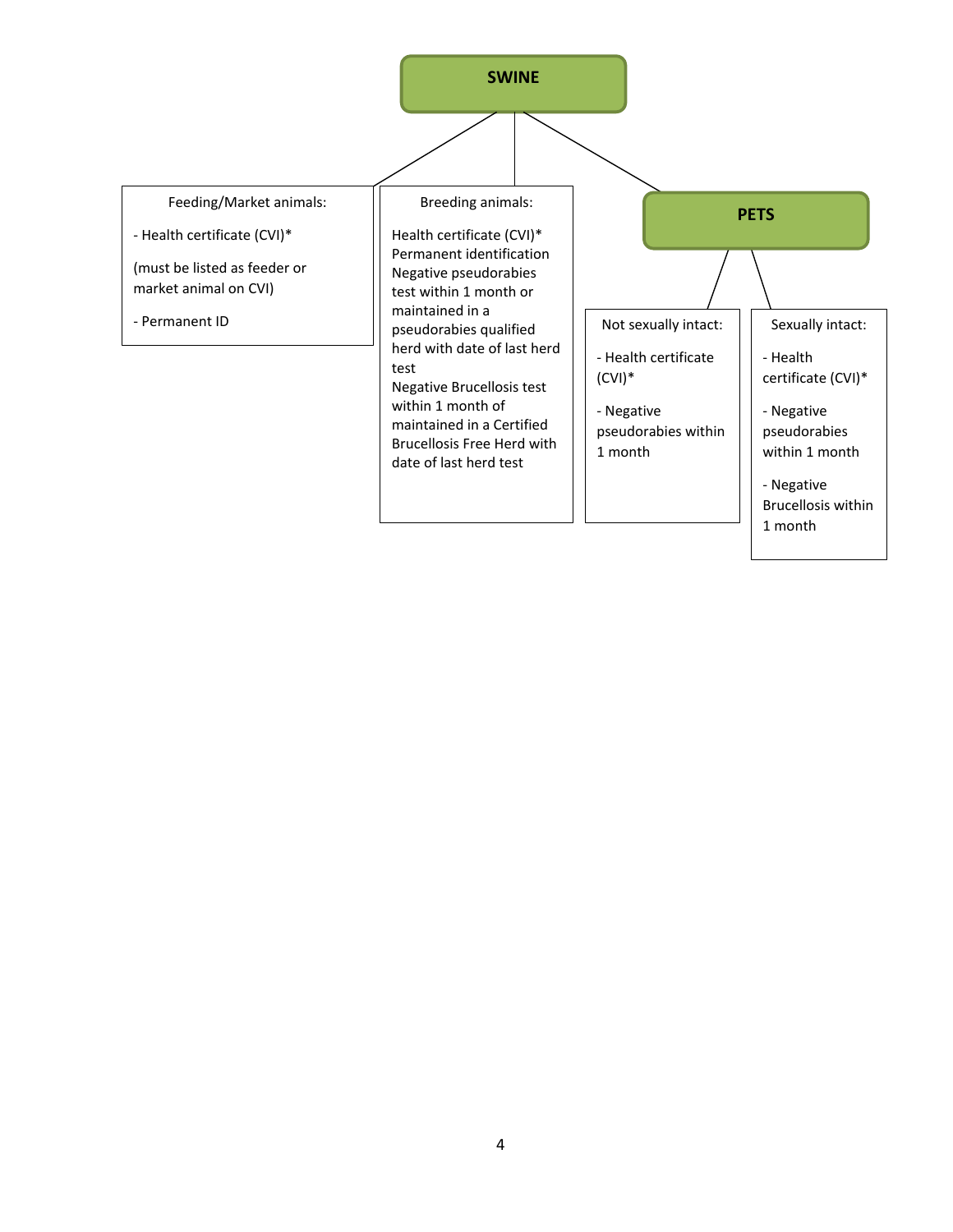# **IMPORT REQUIREMENTS FOR SHEEP**

A valid CVI (Certificate of Veterinary Inspection, i.e. health certificate) is required for all animals being imported into West Virginia. CVIs expire after 30 days of issuance.

CVI must show that the origin flock is free of any contagious or communicable disease (scabies, sore mouth, foot rot, etc.)

Scrapie identification tags are required for all sheep.

These tag numbers must be reflected on the CVI.



# **IMPORT REQUIREMENTS FOR GOATS**

A valid CVI (Certificate of Veterinary Inspection, i.e. health certificate) is required for all animals being imported into West Virginia. CVIs expire after 30 days of issuance.

Official scrapie identification is required for all goats.

This official identification must be reflected on the CVI.

If official identification is in the form of a RFID implant, the owner must provide a reading device.

Goats to be used for milking purposes must have:

A negative Tuberculosis test within 60 days of import unless from a maintained accredited herd.

A negative Brucellosis test within 30 days of import unless from a maintained certified herd.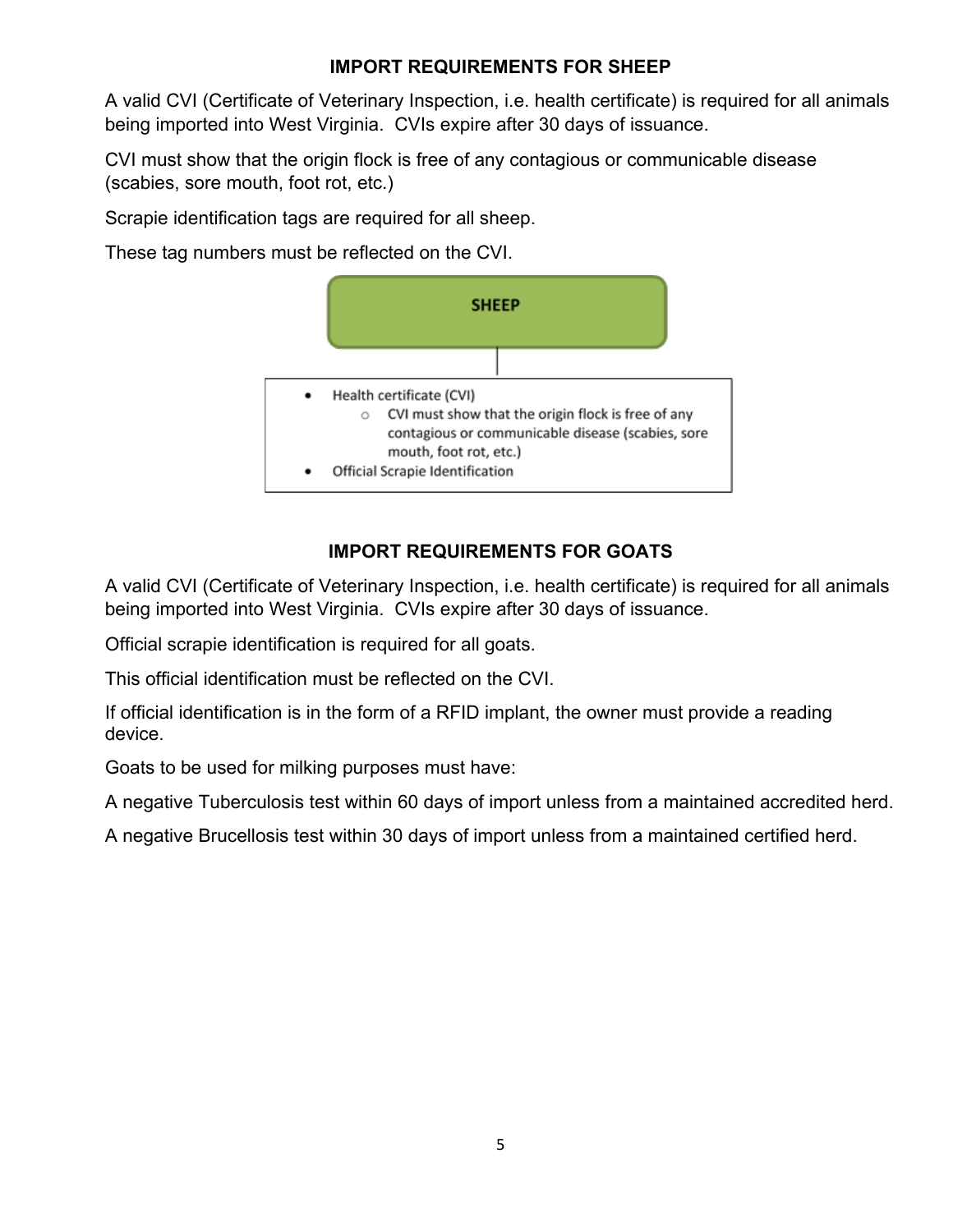#### **GOATS**

Requirements for animals used for breeding purposes:

- Health certificate (CVI)
- Official Scrapie Identification

Requirements for animals used for milking purposes:

- Health certificate (CVI)
- Official Scrapie Identification
- Negative Tuberculosis test within 60 days or maintained in an Accredited Tuberculosis Free Herd
- Negative Brucellosis test within 1 month or maintained in a Credited Brucellosis Free Herd

# **IMPORT REQUIREMENTS FOR EQUINES (HORSES, DONKEYS, ZEBRAS)**

A valid CVI (Certificate of Veterinary Inspection, i.e. health certificate) is required for all animals being imported into West Virginia. CVIs expire after 30 days of issuance.

All equine must have a negative Coggin's (Equine Infectious Anemia, or EIA) test within 12 months of import.

A nursing foal may move on its dam's Coggin's test if it is less than 6 months of age. Any foal NOT accompanied by its dam must have a negative Coggin's, regardless of its age.

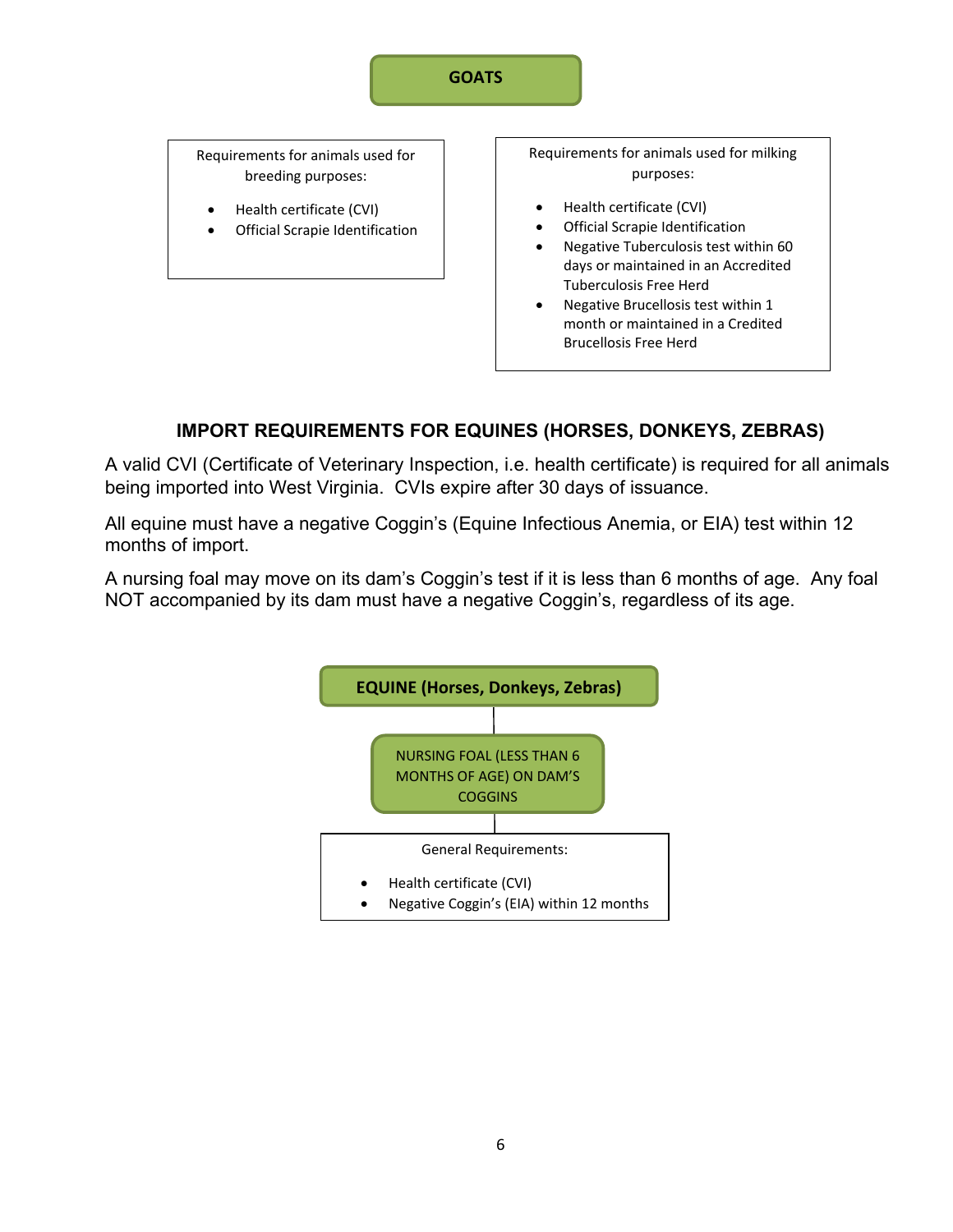### **IMPORT REQUIREMENTS FOR NON-RATITE BIRDS (POULTRY)**

Out of state birds intended for importation shall be apparently healthy, shall be tested negative for Avian Influenza (AI) with the results listed and shall not originate from a flock known to be infected with pullorum/typhoid. All birds shall be accompanied by:

> 1) A negative Avian Influenza (AI) test within 14 days of import/exhibition/swap/trade and a form 9-3 indicating that they have originated from a pullorum/typhoid clean flock (NPIP participant); **OR**

> 2) A negative AI test within 14 days of import/exhibition/swap/trade and a form 9-2 indicating that the birds have been pullorum/typhoid tested negative within 90 days of the event (results and ID tags must be listed on 9-2); **OR**

3) A negative AI test within 14 days of import/exhibition/swap/trade and a health certificate (CVI) within 30 days of the event (results and ID tags must be listed on CVI) showing negative pullorum/typhoid test within 30 days.

Birds intended for slaughter must:

Test negative for AI within 14 days.

Be from NPIP certified flock or be pullorum/typhoid negative within 90 days.

No importation of any birds infected with pullorum/typhoid or that are from an area under quarantine for Avian Influenza or Velogenic Newcastle Diseases will be permitted.

**Individual exotic pet birds, non-gallinaceous bird held in collection by accredited private zoos, and other birds not defined as poultry are exempt from the Avian influenza and pullorum typhoid testing** *IF* **originating from a state that is not currently experiencing Avian Influenza or Virulent Newcastle Disease (VND).** 

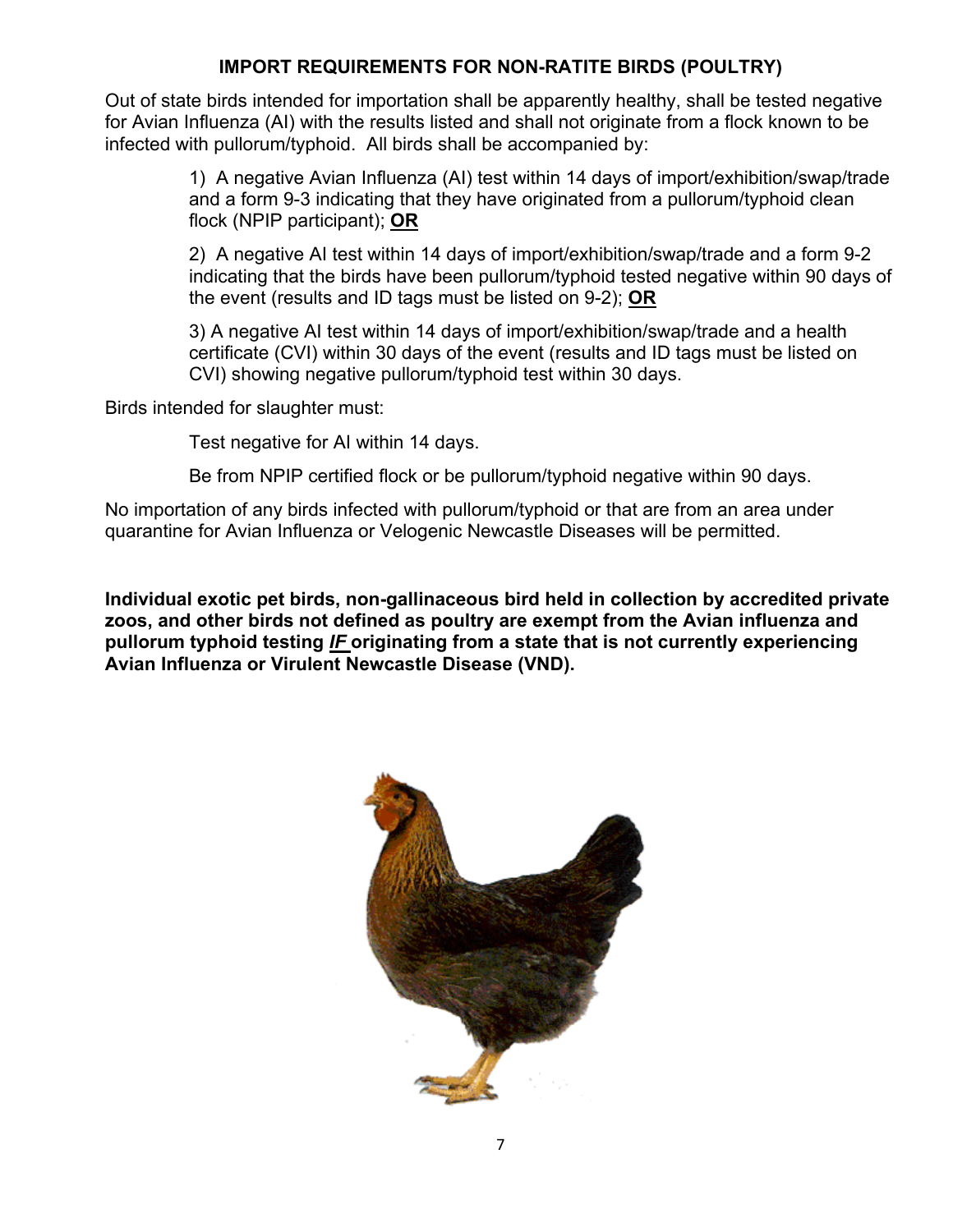#### **BIRDS OTHER THAN RATITES (POULTRY)**

Birds intended for slaughter:

- Negative AI within 14 days
- Must be from NPIP certified flock or pullorum/typhoid negative within 90 days of import

Out of state birds intended for importation or exhibited at fairs, festivals, or shows shall be apparently healthy, shall be tested negative for Avian Influenza (AI) with the results listed and shall not originate from a flock known to be infected with pullorum/typhoid. For any event, all out of state birds shall be accompanied by:

- 1) A negative Avian Influenza (AI) test within 14 days of import/exhibition/swap/trade and a form 9-3 indicating that they have originated from a pullorum/typhoid clean flock (NPIP participant); OR
- 2) A negative AI test within 14 days of import/exhibition/swap/trade and a form 9-2 indicating that the birds have been pullorum/typhoid tested negative within 90 days of the event (results and ID tags must be listed on 9-2); OR
- 3) A negative AI test within 14 days of import/exhibition/swap/trade and a health certificate (CVI) within 30 days of the event (results and ID tags must be listed on CVI) showing negative pullorum/typhoid test within 30 days

No importation of any birds infected with pullorum/typhoid or that are from an area under quarantine for Avian Influenza or Velogenic Newcastle Diseases will be permitted.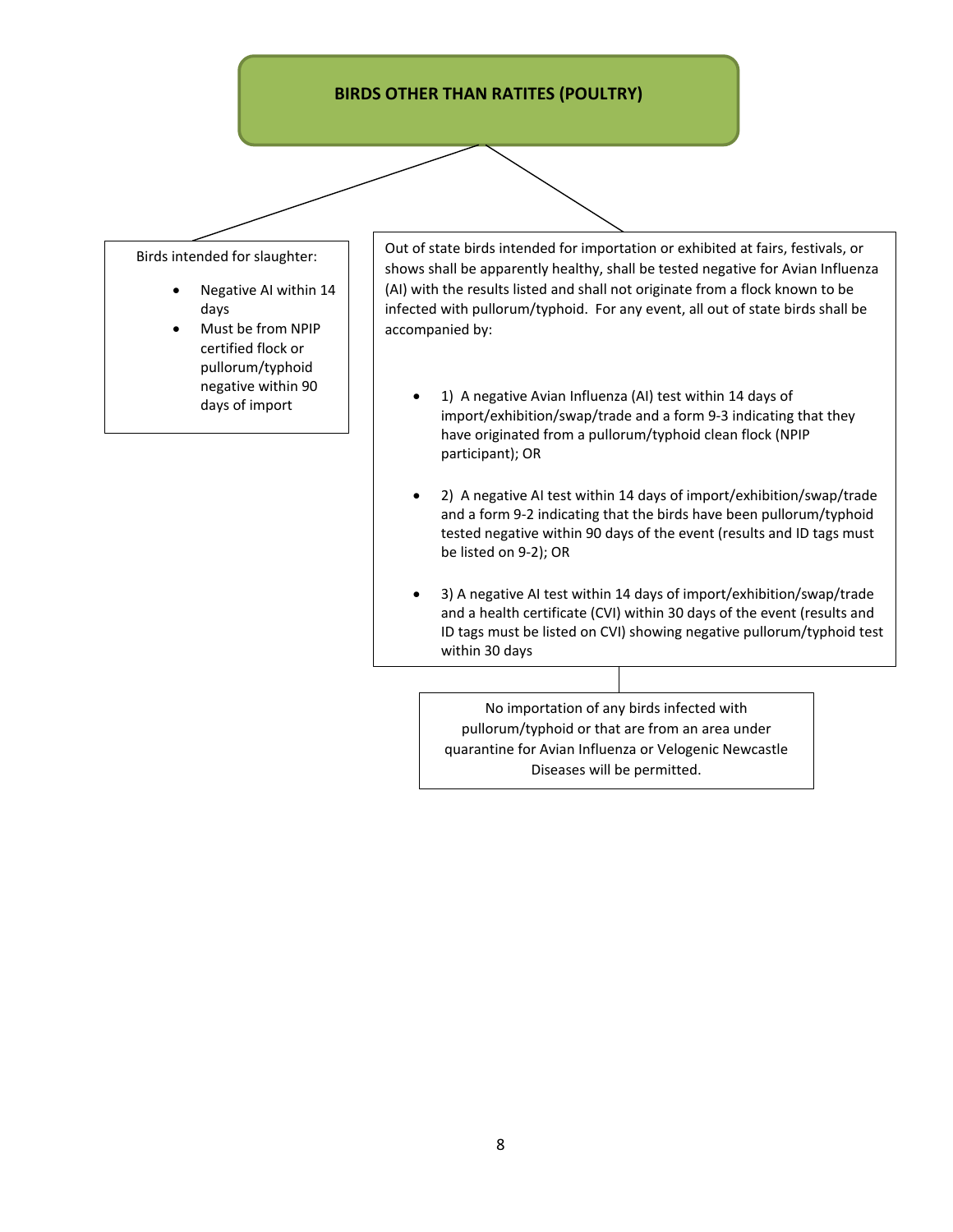# **IMPORT REQUIREMENTS FOR RATITES (OSTRICHES, EMUS)**

A valid CVI (Certificate of Veterinary Inspection, i.e. health certificate) is required for all animals being imported into West Virginia. CVIs expire after 30 days of issuance.

A negative test for Avian Influenza within 14 days prior to shipment with the test date and results listed on the CVI is required for all ratites.

Permanent identification is required for all ratites.

If permanent ID is in the form of a microchip, owner must provide a microchip reader.

A permit issued by the West Virginia Department of Agriculture with the permit number listed on the health certificate is required for all ratites.



• A permit issued by the West Virginia Department of Agriculture with the permit number listed on the health certificate

## **IMPORT REQUIREMENTS FOR CERVIDS**

A valid Certificate of Veterinary Inspection is required for all cervids being imported into West Virginia, except for animals that are consigned directly to slaughter. Prior approval must be obtained from the West Virginia Department of Agriculture before any cervid may be imported. The import permit must be in place before transportation into the state is allowed.

Only cervids from a herd that has had no tuberculosis reactors found during a complete herd test for tuberculosis on all animals 6 months of age and older within the 12 months prior to the importation; and, is an animal that has had a negative tuberculosis test within 2 months prior to the importation of the animal; and has had a negative brucellosis test within 1 month prior to the importation of the animal.

Only cervids from TB and Brucellosis accredited herds that meet the CWD monitoring and surveillance program requirements will be accepted.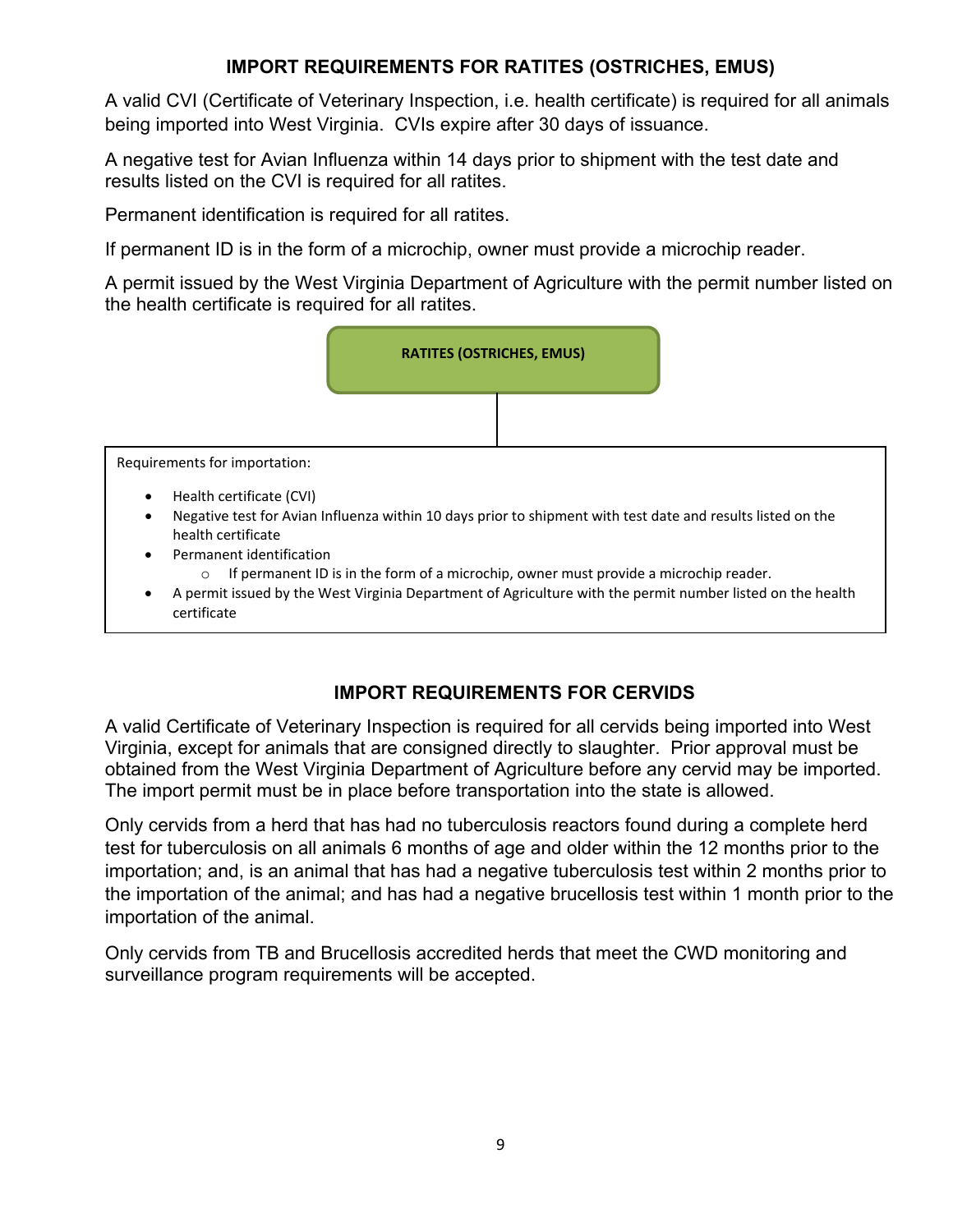#### **State Rules for Cervidae and Elk**

7.17.b. Cervidae and Elk.

 7.17.b.1. A person shall not import any animal of the Cervidae genus, except for animals that are consigned directly to slaughter, without a valid CVI issued by an accredited veterinarian and a special permit from the Commissioner. The CVI shall indicate that the animal:

 7.17.b.1.A. is from a herd that has had no tuberculosis reactors found during a complete herd test for tuberculosis on all animals 6 months of age and older within the 12 months prior to the importation; and,

 7.17.b.1.B. is an animal that has had a negative tuberculosis test within 2 months prior to the importation of the animal; and

 7.17.b.1.C. has had a negative brucellosis test within 1 month prior to the importation of the animal.

 7.17.b.2. For purposes of this section, the complete herd test for tuberculosis shall use the single cervical test as prescribed by the United States Department of Agriculture on December 31, 1990-or equivalent approved test (DPP Test Dual Path Platform Test April 2014), approved by USDA APHIS Veterinary Services.

 7.17.b.3. A person shall not import any animal of the Cervidae genus consigned directly to slaughter without an CVI and may only import an animal that has been exposed to tuberculosis or brucellosis with a VS FORM 1-27 issued by APHIS accompanying the animal.

 7.17.c. No person may import any animal into West Virginia that is to be placed in a zoo, or is of a species likely to be found in a zoo, without a valid CVI issued by an accredited veterinarian. The CVI shall state that the animal has been examined within 1 month prior to entry and found to be free of any communicable disease not known to have been exposed to any communicable disease.



## **IMPORT REQUIREMENTS FOR DOGS AND CATS**

A valid CVI (Certificate of Veterinary Inspection, i.e. health certificate) is required for all animals being imported into West Virginia. CVIs expire after 30 days of issuance.

CVI must state that inspecting veterinarian has observed no signs of any infectious disease.

CVI must state that animal has not been exposed to any infectious disease.

Dogs and cats over 6 months of age must have been vaccinated for rabies within the previous 12 months from the date of importation.